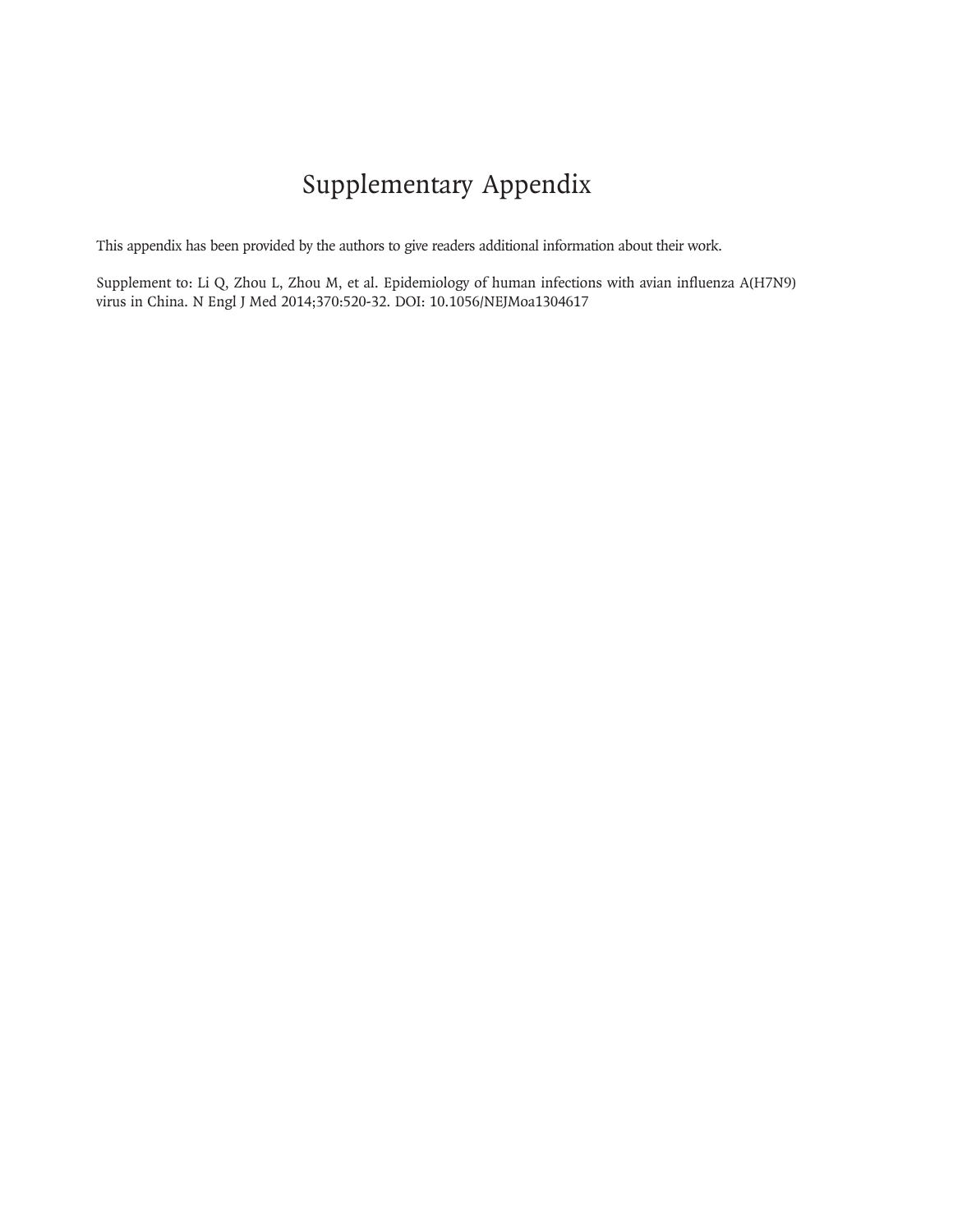#### **Supplementary Appendix**

**Title: Epidemiology of Human Infections with Avian Influenza A(H7N9) Virus in China** 

Qun Li, M.D.<sup>1†</sup>, Lei Zhou, M.D.<sup>1†</sup>, Minghao Zhou, Ph.D.<sup>2†</sup>, Zhiping Chen, M.D.<sup>3†</sup>,

Furong Li, M.D.<sup>4†</sup>, Huanyu Wu, M.D.<sup>5</sup>, Nijuan Xiang, M.D.<sup>1</sup>, Enfu Chen, M.P.H.<sup>3</sup>,

Fenyang Tang, M.D.<sup>2</sup>, Dayan Wang, M.D.<sup>6</sup>, Ling Meng, M.D.<sup>1</sup>, Zhiheng Hong, M.D.<sup>1</sup>, Wenxiao Tu, M.D.<sup>1</sup>, Yang Cao, M.D.<sup>1</sup>, Leilei Li, Ph.D.<sup>1</sup>, Fan Ding, M.D.<sup>1</sup>, Bo Liu,

M.D.<sup>1</sup>, Mei Wang, M.D.<sup>1</sup>, Rongheng Xie, M.D.<sup>7</sup>, Rongbao Gao, M.D.<sup>6</sup>, Xiaodan Li,

M.D.<sup>6</sup>, Tian Bai, M.D.<sup>6</sup>, Shumei Zou, M.D.<sup>6</sup>, Jun He, M.D.<sup>4</sup>, Jiayu Hu, M.D.<sup>5</sup>,

Yangting Xu, M.D.<sup>8</sup>, Chengliang Chai, M.D.<sup>3</sup>, Shiwen Wang, M.D.<sup>6</sup>, Yongjun Gao,

M.D.<sup>1</sup>, Lianmei Jin, M.D.<sup>1</sup>, Yanping Zhang, M.D.<sup>1</sup>, Huiming Luo, M.D.<sup>9</sup>, Hongjie Yu,

M.D., M.P.H.<sup>9</sup>, Jianfeng He, M.D.<sup>10</sup>, Qi Li, M.D.<sup>11</sup>, Xianjun Wang, M.D.<sup>12</sup>,

Lidong Gao, M.D.<sup>13</sup>, Xinghuo Pang, M.D.<sup>14</sup>, Guohua Liu, M.D.<sup>15</sup>, Yansheng Yan,

M.D.<sup>16</sup>, Hui Yuan, M.D.<sup>17</sup>, Yuelong Shu, Ph.D.<sup>6</sup>, Weizhong Yang, M.D.<sup>9</sup>, Yu Wang,

M.D.<sup>9</sup>, Fan Wu, M.D.<sup>5\*</sup>, Timothy M. Uyeki, M.D., M.P.H., M.P.P.<sup>18</sup>, Zijian Feng,

 $M.D., M.P.H.<sup>1*</sup>$ 

1. Public Health Emergency Center, Chinese Center for Disease Control and Prevention (China CDC), Beijing, China, 102206

2. Jiangsu Provincial Center for Disease Prevention and Control, Nanjing, China, 210009

3. Zhejiang Provincial Center for Disease Control and Prevention, Hangzhou, China, 310051

4. Anhui Provincial Center for Disease Control and Prevention, Hefei, China, 230601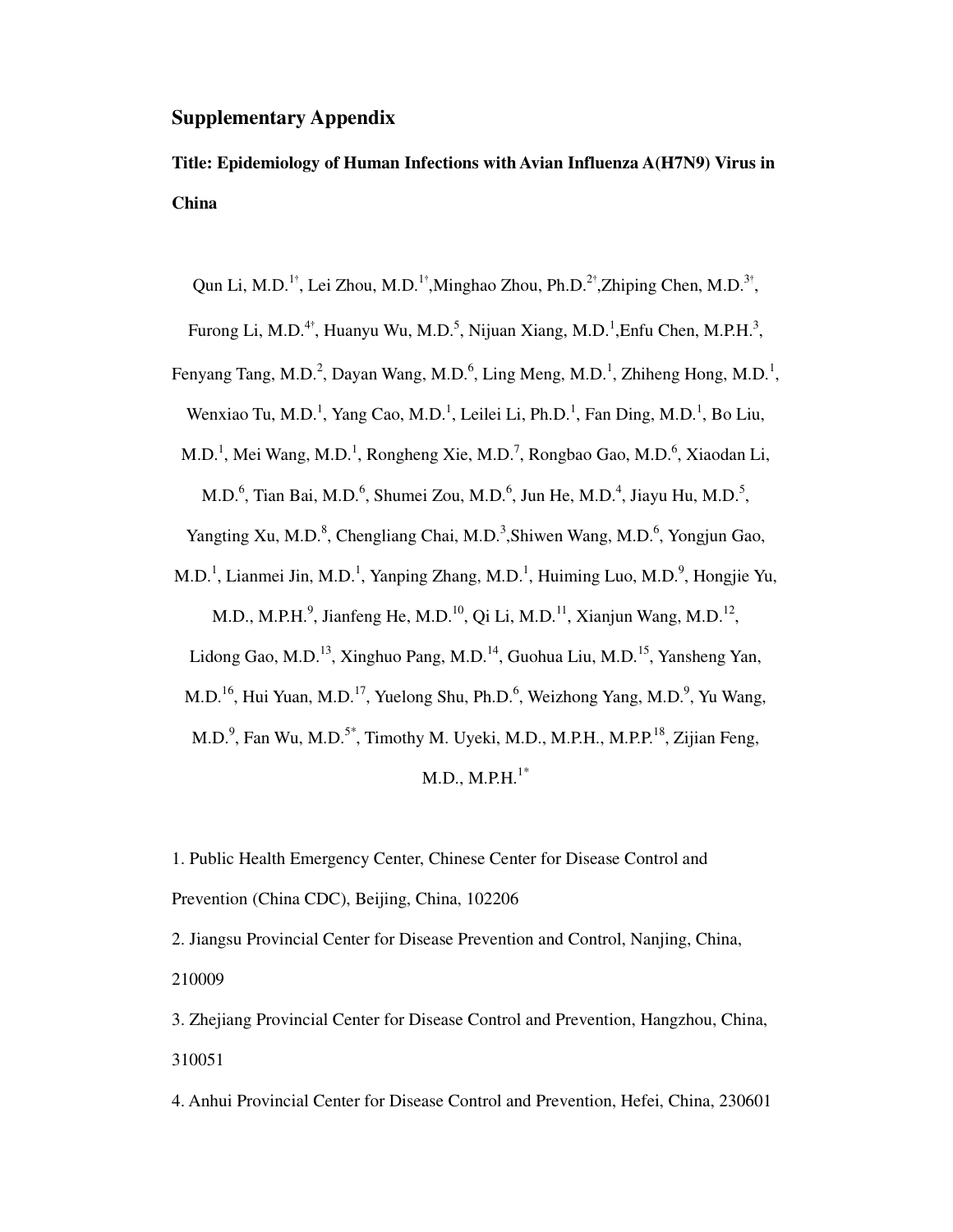5. Shanghai Municipal Center for Disease Control and Prevention, Shanghai, China, 200336

6. National Institute for Viral Disease Control and Prevention, China CDC, 102206

7. Chinese Field Epidemiology Training Program, Beijing, China, 102206

8. Nanjing Prefecture Center for Disease Control and Prevention, Nanjing, China, 210003

9. Chinese Center for Disease Control and Prevention, Beijing, China, 102206

10. Guangdong Provincial Center for Disease Control and Prevention, Guangzhou, China, 511430

11. Hebei Provincial Center for Disease Control and Prevention, Shijiazhuang, China, 050020

12. Shandong Provincial Center for Disease Control and Prevention, Jinan, China, 250014

13. Hunan Provincial Center for Disease Control and Prevention, Changsha, China, 410005

14. Beijing Municipal Center for Disease Control and Prevention, Beijing, China,

100013

15. Henan Provincial Center for Disease Control and Prevention, Zhengzhou, China, 450016

16. Fujian Provincial Center for Disease Control and Prevention, Fuzhou, China,

350001

17. Jiangxi Provincial Center for Disease Control and Prevention, Nanchang, China, 330029

18. Influenza Division, Centers for Disease Control and Prevention, Atlanta, Georgia U.S.A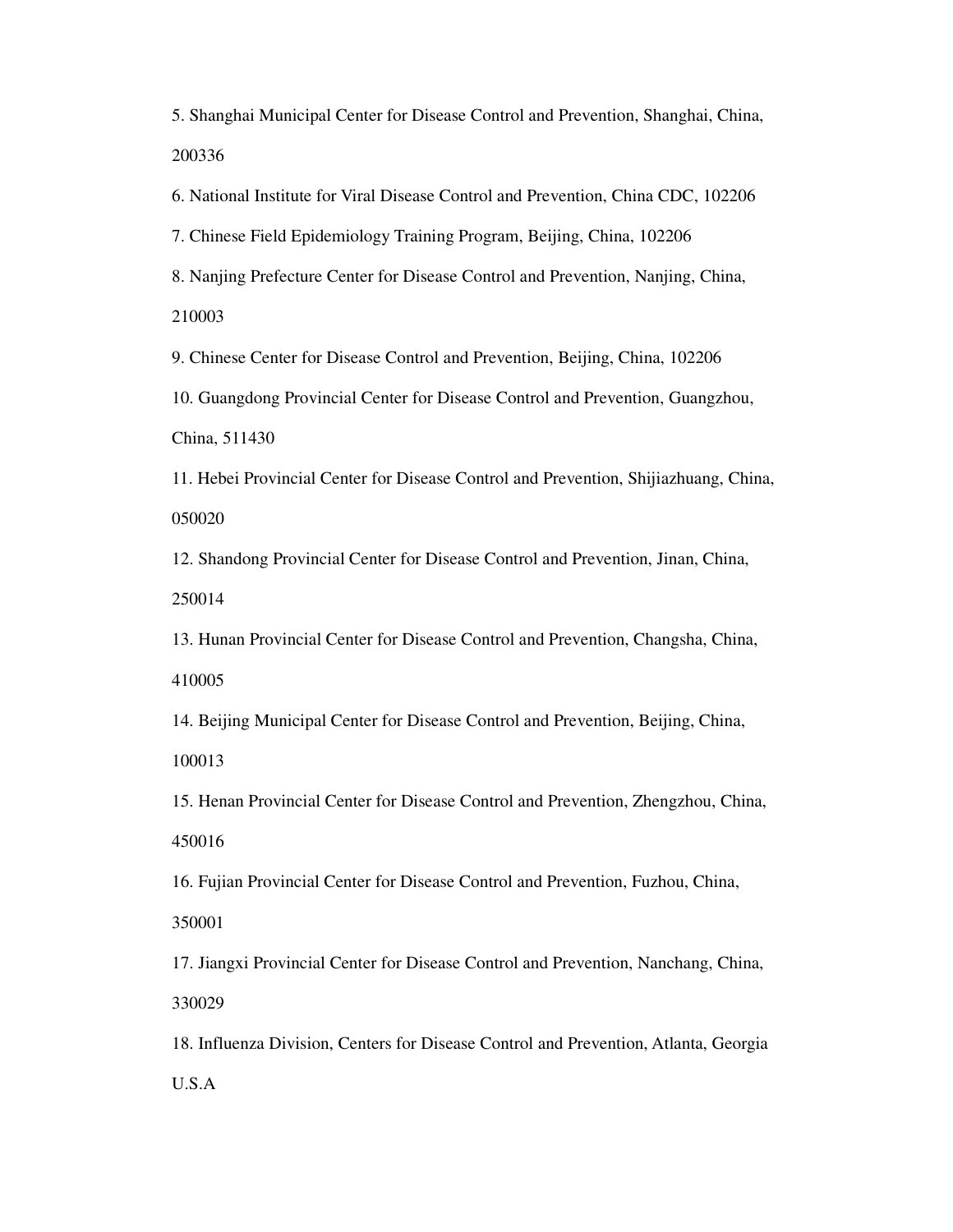† These authors contributed equally to this work.

\*Corresponding author

#### Correspondence:

Dr. Zijian Feng, Public Health Emergency Center, Chinese Center for Disease Control and Prevention, Beijing, 102206, P. R China, telephone: 86-10-58900550, fax: 86-10-58900550, Email: fengzj@chinacdc.cn or Dr. Fan Wu, Shanghai Municipal Center for Disease Control and Prevention, 1380Zhongshan West Road, Shanghai, 200336, P. R China, telephone: 86-21-62784697, fax: 86-21-62784697, E-mail: fwu@scdc.sh.cn.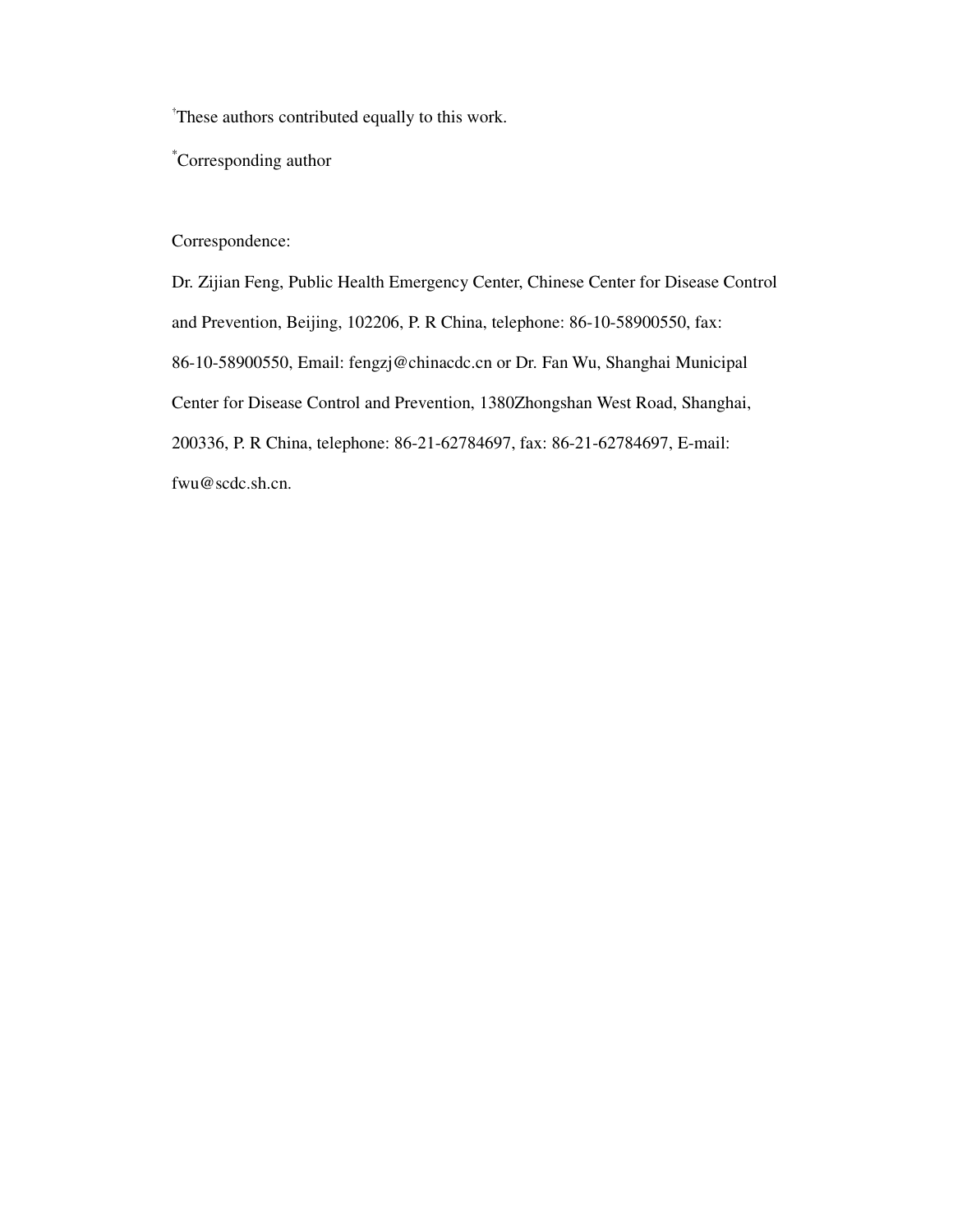### **Table of Contents**

| <b>Supplementary Figure S1.</b> Age and gender distribution of 139 confirmed H7N9               |                |  |  |  |  |  |
|-------------------------------------------------------------------------------------------------|----------------|--|--|--|--|--|
| cases as of December 1, 2013 compared with 45 confirmed H5N1 cases in China                     | P <sub>1</sub> |  |  |  |  |  |
| <b>Supplementary Table S1.</b> Estimated incubation period of 23 human cases of infection       |                |  |  |  |  |  |
| with avian influenza A(H7N9) virus, China                                                       | P <sub>2</sub> |  |  |  |  |  |
| <b>Supplementary Figure S2.</b> Date of Onset of Illness in 139 Patients with Confirmed         |                |  |  |  |  |  |
| H7N9 Virus Infection and Control Measures, According to Province or Municipality in             |                |  |  |  |  |  |
| China.                                                                                          | P4             |  |  |  |  |  |
| <b>Section 1. Case definitions</b>                                                              | P <sub>5</sub> |  |  |  |  |  |
| <b>Section 2. H7N9 laboratory assays</b>                                                        | <b>P6</b>      |  |  |  |  |  |
| <b>Section 3.</b> Close contact identification and follow-up                                    | P7             |  |  |  |  |  |
| <b>Section 4.</b> Findings of Four family cluster investigations                                | P <sub>8</sub> |  |  |  |  |  |
| <b>Section 5.</b> Description of 28 ill close contacts during the 7-day surveillance period P15 |                |  |  |  |  |  |
| <b>References</b>                                                                               | P17            |  |  |  |  |  |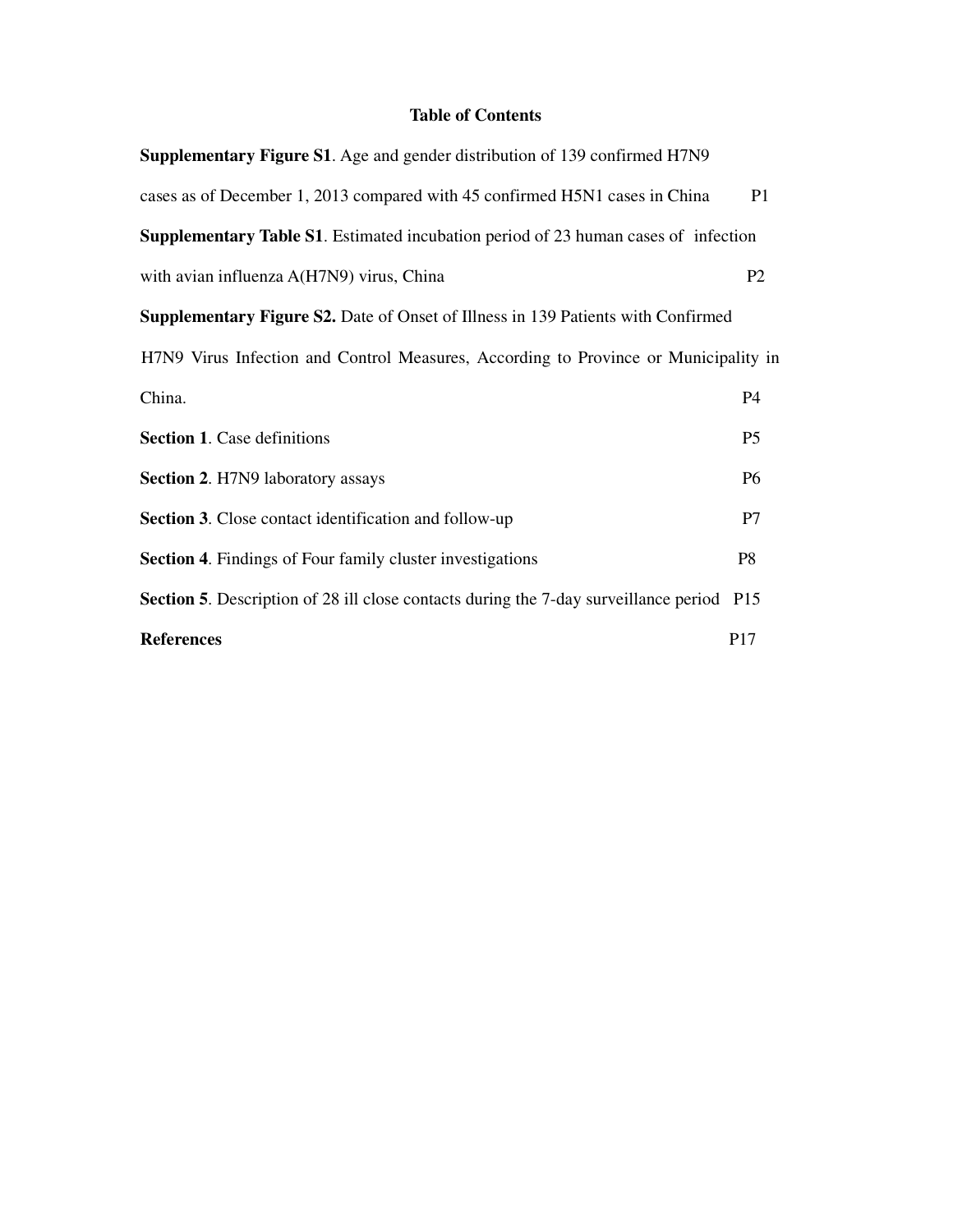## **Supplementary Figure S1. Age and gender distribution of 139 confirmed H7N9 cases as of December 1, 2013 compared with 45 confirmed H5N1 cases in China**\*



\*Unpublished data, China CDC 2013, including one retrospectively-diagnosed male case in 2003, and one female case identified in Hong Kong, SAR, China in 2010.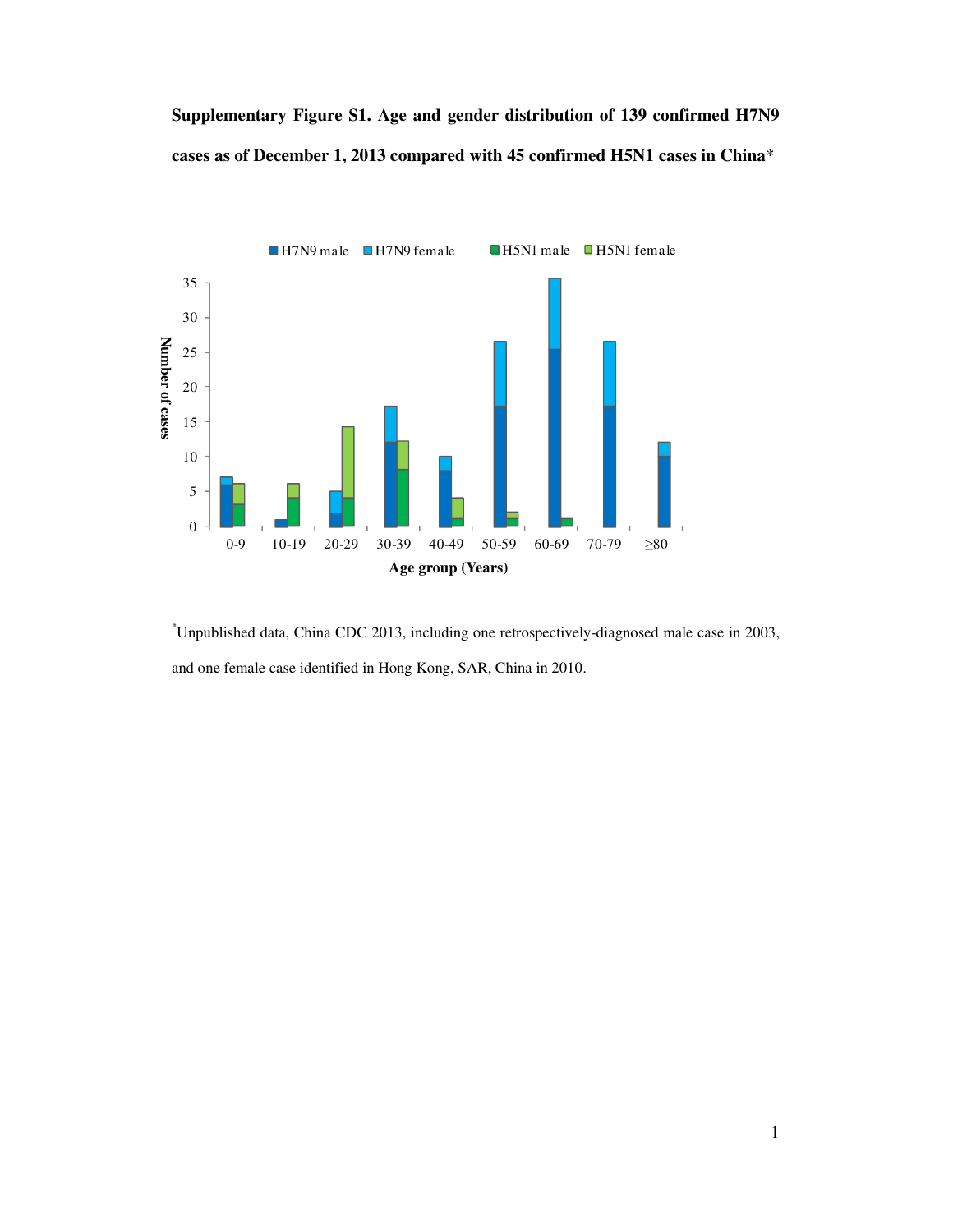| Exposure data                 | Case-patients with exposure | Case-patients with      | Case-patients with exposure | Case-patients with exposure | All             |
|-------------------------------|-----------------------------|-------------------------|-----------------------------|-----------------------------|-----------------|
|                               | to market and poultry       | exposure to market only | to poultry only             | to suspected case only      | case-patients   |
| No. case-patients with        | $\overline{4}$              |                         | $\overline{4}$              | $\mathfrak{2}$              | 11              |
| exposures on multiple days    |                             |                         |                             |                             |                 |
| Overall median incubation     | $5.5(5.5-5.5)$              | 5.5                     | $5.5(5.5-5.5)$              | $5.25(4-6.5)$               | $5.5(4-6.5)$    |
| period, d (range)             |                             |                         |                             |                             |                 |
| Median of minimum             | $1(1-1)$                    | $\mathbf{1}$            | $1(1-1)$                    | $1.5(0-3)$                  | $1(0-3)$        |
| incubation period, d (range)  |                             |                         |                             |                             |                 |
| Median of maximum             | $10(10-10)$                 | 10                      | $10(10-10)$                 | $9(8-10)$                   | $10(8-10)$      |
| incubation period, d (range)  |                             |                         |                             |                             |                 |
| No. case-patients with single | $\blacksquare$              | $\overline{10}$         | $\overline{2}$              | $\overline{\phantom{a}}$    | $\overline{12}$ |
| known exposure                |                             |                         |                             |                             |                 |
| Overall median incubation     |                             | $6(1-10)$               | $4(1-7)$                    |                             | $6(1-10)$       |
| period, d (range)             |                             |                         |                             |                             |                 |
| All case-patients             | $\overline{4}$              | 11                      | 6                           | $\overline{2}$              | 23              |

### **Supplementary Table S1. Estimated incubation period of 23 human cases of avian influenza A(H7N9) virus infection, China\***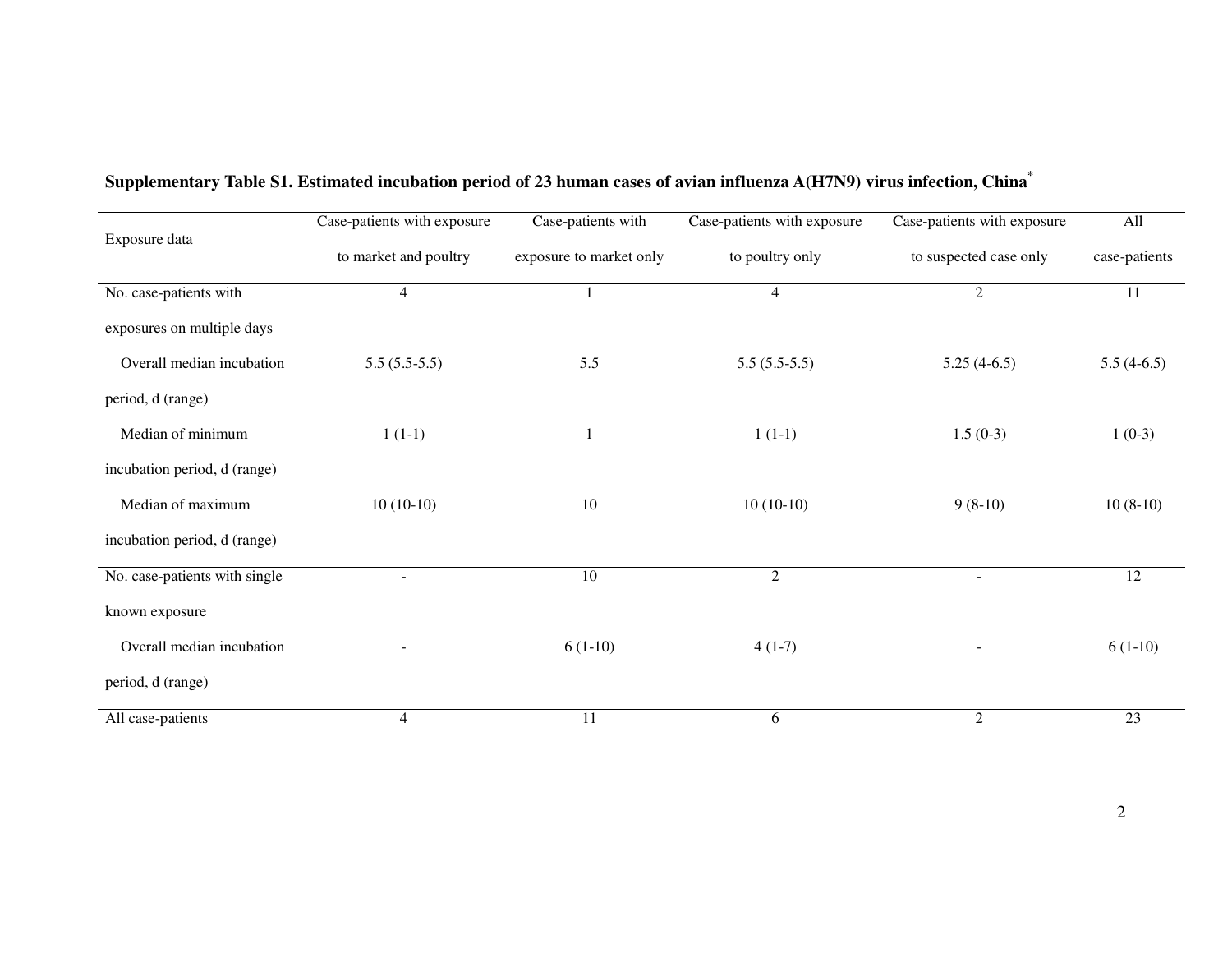| $5.5(5.5-5.5)$ | $6(1-10)$ | $5.5(1-7)$ | $5.25(4-6.5)$ | $5.5(1-10)$ |
|----------------|-----------|------------|---------------|-------------|
|                |           |            |               |             |
| $1(1-1)$       | $6(1-10)$ | $1(1-1)$   | $1.5(0-3)$    | $1(0-10)$   |
|                |           |            |               |             |
|                |           |            |               |             |
| $10(10-10)$    | $6(1-10)$ | $10(1-10)$ | $9(8-10)$     | $7.5(1-10)$ |
|                |           |            |               |             |
|                |           |            |               |             |
|                |           |            |               |             |

 $*$  The method of estimating incubation periods for H7N9 was based upon methods used for H5N1 as previously described.<sup>1</sup>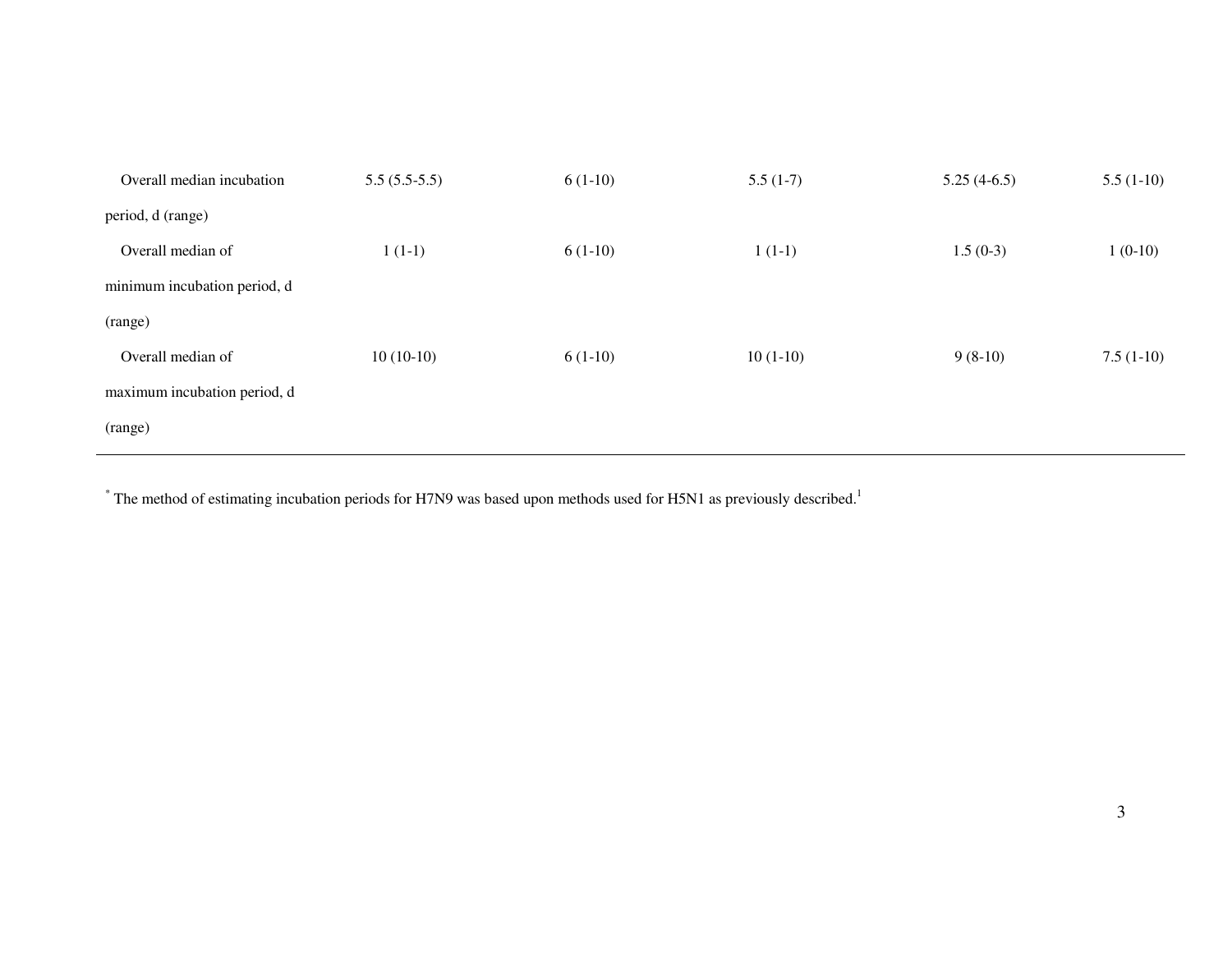**Supplementary Figure S2. Date of onset of illness in 139 patients with confirmed H7N9 virus infection and control measures, according to province or municipality in China** 



**Date of onset of illness** 

\* LPM: live poultry market. The colored area represents the duration of emergency response in each province.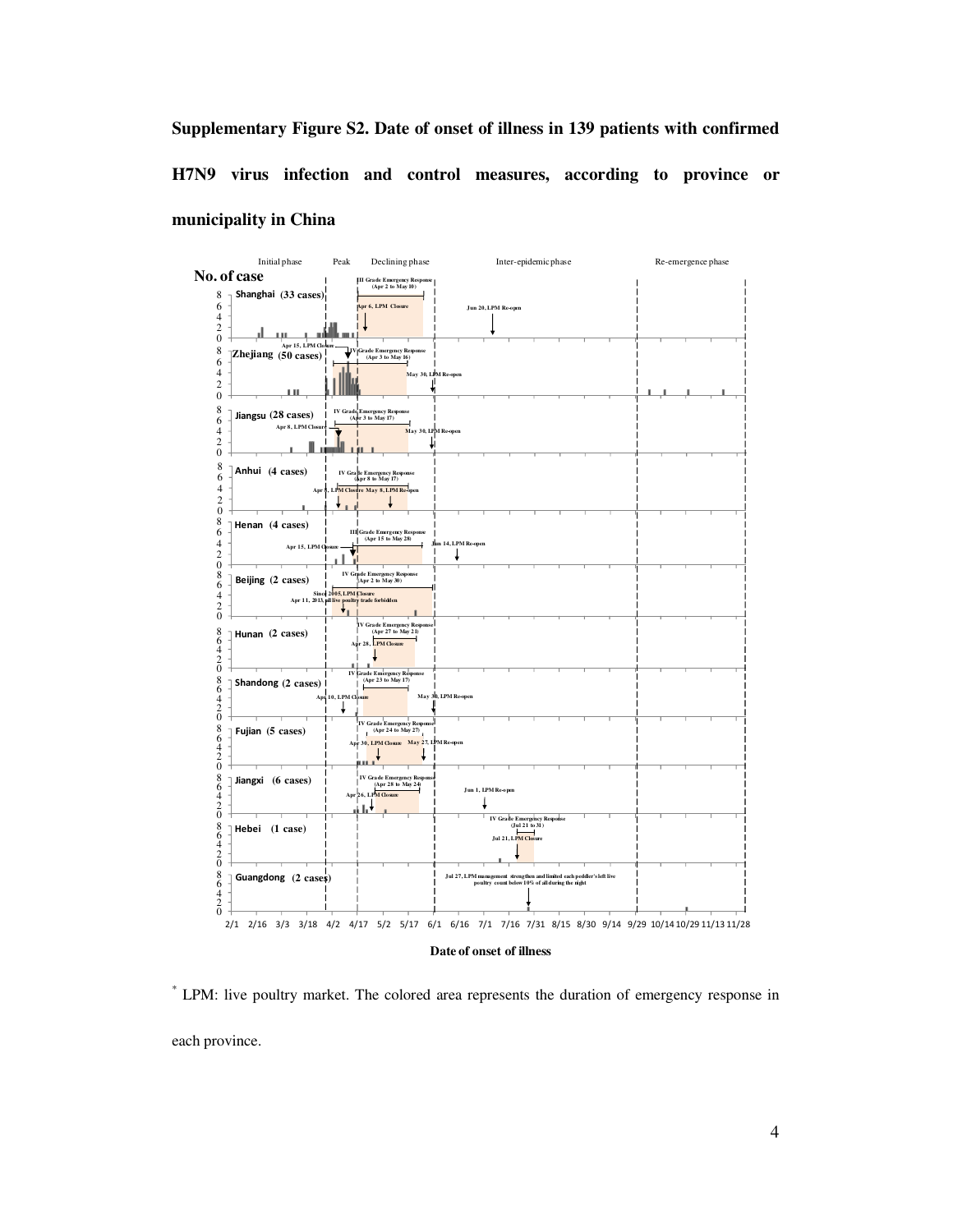#### **Section 1. Case definitions**

The case definitions for suspected and confirmed human infections with novel avian influenza A(H7N9) virus were based upon the H5N1 case definitions as recommended by the World Health Organization (WHO) in  $2006<sup>2</sup>$  A suspected H7N9 case was defined as a person presenting with unexplained acute lower respiratory illness with fever  $(\geq 38 \text{ °C})$  and cough, shortness of breath or difficulty breathing or infiltrates or evidence of an acute pneumonia on chest radiograph plus evidence of respiratory failure (hypoxemia, severe tachypnea), and (a) positive laboratory confirmation of an influenza A virus infection but insufficient laboratory evidence for H7N9 virus infection because of lack of specimens or (b) epidemiologically-linked to a confirmed H7N9 case, but without any respiratory specimens available for H7N9 testing. Beginning April  $3<sup>rd</sup>$ , 2013, specimens from outpatients with influenza-like illness (ILI) presenting to sites of the Chinese ILI sentinel surveillance system were tested for H7N9 virus by real-time reverse transcription polymerase chain reaction (rRT-PCR) assay. A confirmed H7N9 case was defined as a patient with ILI or a suspected case with respiratory specimens that tested positive for H7N9 virus by any of the following: isolation of H7N9 virus or positive results by rRT-PCR assay for H7N9, or a fourfold or greater rise in antibody titer for H7N9 virus based on testing of an acute serum specimen (collected 7 days or less after symptom onset) and a convalescent serum specimen collected at least two weeks later (Supplementary Appendix 2).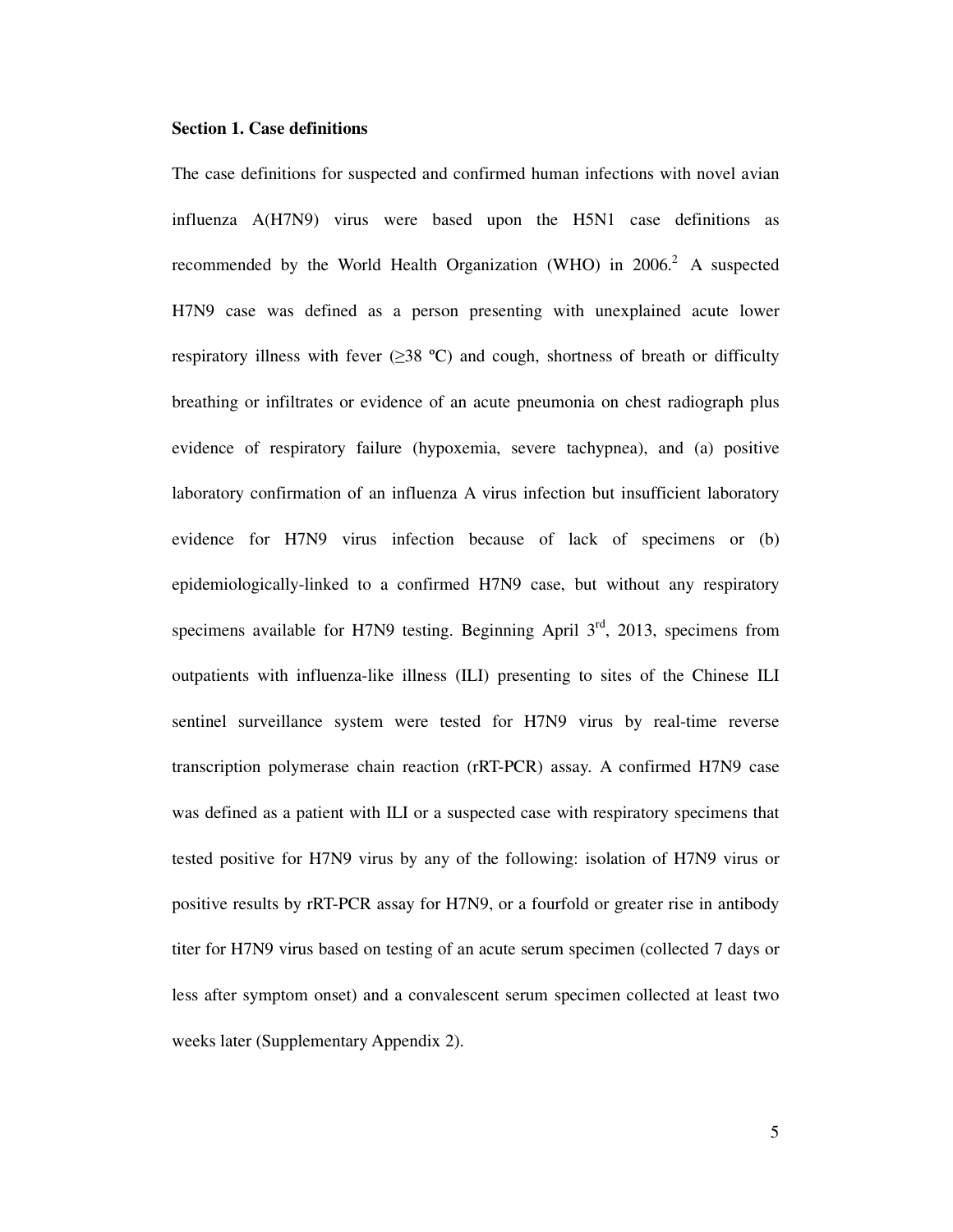#### **Section 2. H7N9 laboratory assays**

RNA was extracted from specimens with the RNeasy mini kit (Qiagen, Valencia, CA, USA) as per the manufacturer's protocol and tested by real-time RT-PCR with H7N9-specific primers and probes as previously described.<sup>3</sup> The specific sequences have been published on the WHO website at

http://www.who.int/influenza/gisrs\_laboratory/a\_h7n9/en/. These assays were done in biosafety level (BSL) 3 facilities at Provincial CDC and NIC of China CDC. Respiratory specimens were inoculated in amniotic cavities of pathogen-free embryonated chicken eggs for viral isolation in enhanced BSL 3 facilities at the NIC of China CDC.

H7N9 serological testing was done by modified hemagglutinin inhibition assay using turkey red-blood-cells in BSL 2 conditions at the NIC of China CDC. Antigens for the assays were produced from the A/Anhui/1/2013 (H7N9) virus isolated from a confirmed case in Anhui Province.<sup>3</sup> An individual was considered to be seropositive for H7N9 if a four-fold or greater rise in H7N9 virus antibody was detected by testing paired acute and convalescent sera.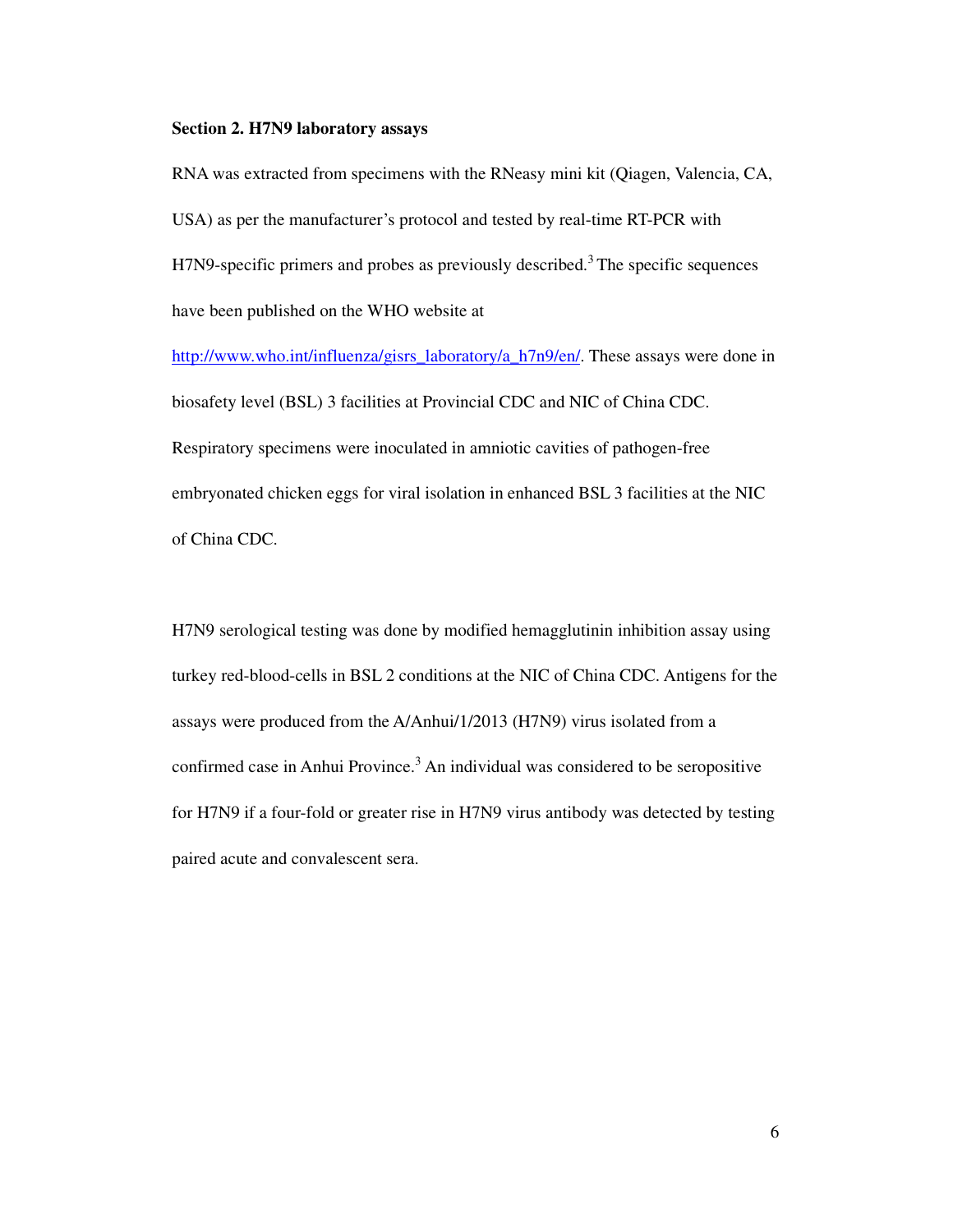#### **Section 3. Close contact identification and follow-up**

We defined close contacts of confirmed H7N9 cases as described previously for H5N1 field investigations.<sup>4</sup> Close contacts were defined as individuals known to have been within 1 m, or had direct contact with respiratory secretions or faecal material, of a patient with confirmed H7N9 virus infection any time from the day before the onset of illness to when the case was isolated in the hospital. Antiviral chemoprophylaxis was not provided to close contacts. Close contacts were monitored daily for seven days by telephone or in-person for development of fever or any respiratory symptoms after their last known exposure to a confirmed H7N9 case-patient. Throat swabs were collected from close contacts with fever or any respiratory illness symptoms on a median 1 day (range: 0-8) after their illness onset and placed into sterile viral transport media for H7N9 virus testing at the China CDC. Symptomatic close contacts were recommended to receive oseltamivir treatment if oseltamivir was available. Demographic information and data were collected on use of personal protective equipment, use of oseltamivir, illness symptoms, and potential H7N9 virus exposures (eg, poultry contact, visiting poultry markets, contact with wild or pet birds, and contact with individuals with febrile respiratory symptoms) during the 2 weeks before the last known exposure to an ill confirmed H7N9 case-patient.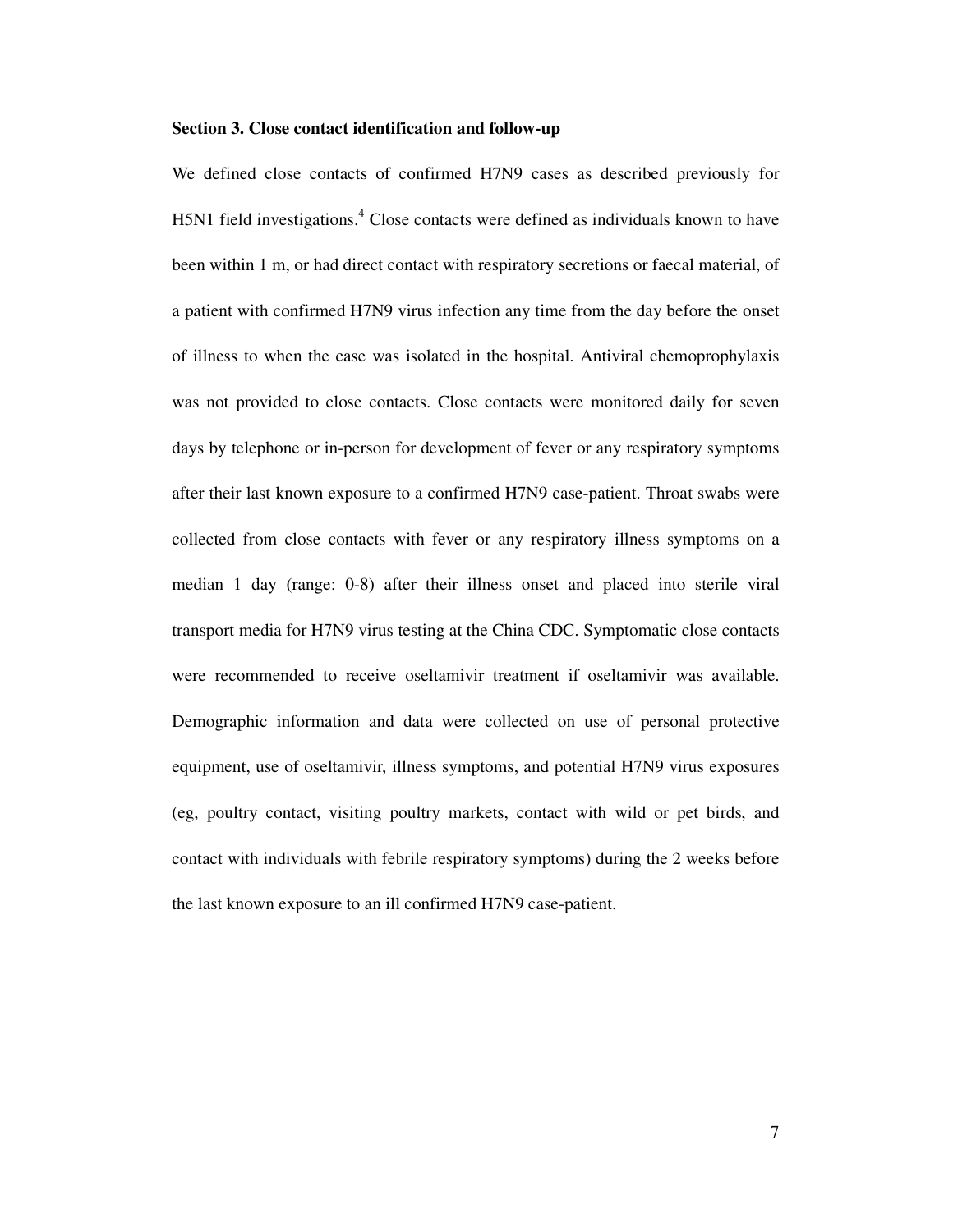#### **Section 4. Findings of Four family cluster investigations**

#### **Shanghai cluster 1 (father and sons)**

One family cluster was identified with two confirmed and one suspect H7N9 cases. The confirmed cases were in a 69-year-old man and his father, an 87-year-old retired man, a resident of Shanghai City. The suspect case, aged 57 years, was the first ill person in the household and developed high fever (maximum temperature 41ºC), cough, sputum production, chills and nausea on Feb  $11<sup>th</sup>$  (Figure 2). After the suspect case patient became ill, his brother (confirmed case 1) and the father (confirmed case 2) had close unprotected contact with him, including eating together, providing care, and accompanying him to seek medical care before his hospitalization. The suspect case patient was hospitalized on Feb  $20<sup>th</sup>$ , diagnosed with pneumonia, placed on mechanical ventilation and isolated in an intensive care unit the next day. He died of ARDS and multi-organ failure on Feb  $28<sup>th</sup>$ . The throat swab collected from him on Feb 26<sup>th</sup> tested negative for H7N9 by rRT-PCR, and no additional specimens were available for H7N9 testing because of his death. Confirmed case 1 developed fever (40 °C), cough, sputum production, nausea and vomiting on Feb  $19<sup>th</sup>$ , was admitted to hospital on Feb  $25<sup>th</sup>$  with a diagnosis of pneumonia, and was isolated the next day. A throat swab collected from him on Feb  $26<sup>th</sup>$  tested negative for H7N9 by rRT-PCR. He improved and was discharged on Mar  $13<sup>th</sup>$ . Paired serum specimens collected 7 and 46 days after illness onset were tested by turkey red blood cell hemagglutinin inhibition assay and demonstrated a four-fold rise in antibody titer (HI titer <10 and 80, respectively), indicative of serological confirmation of H7N9 virus infection. The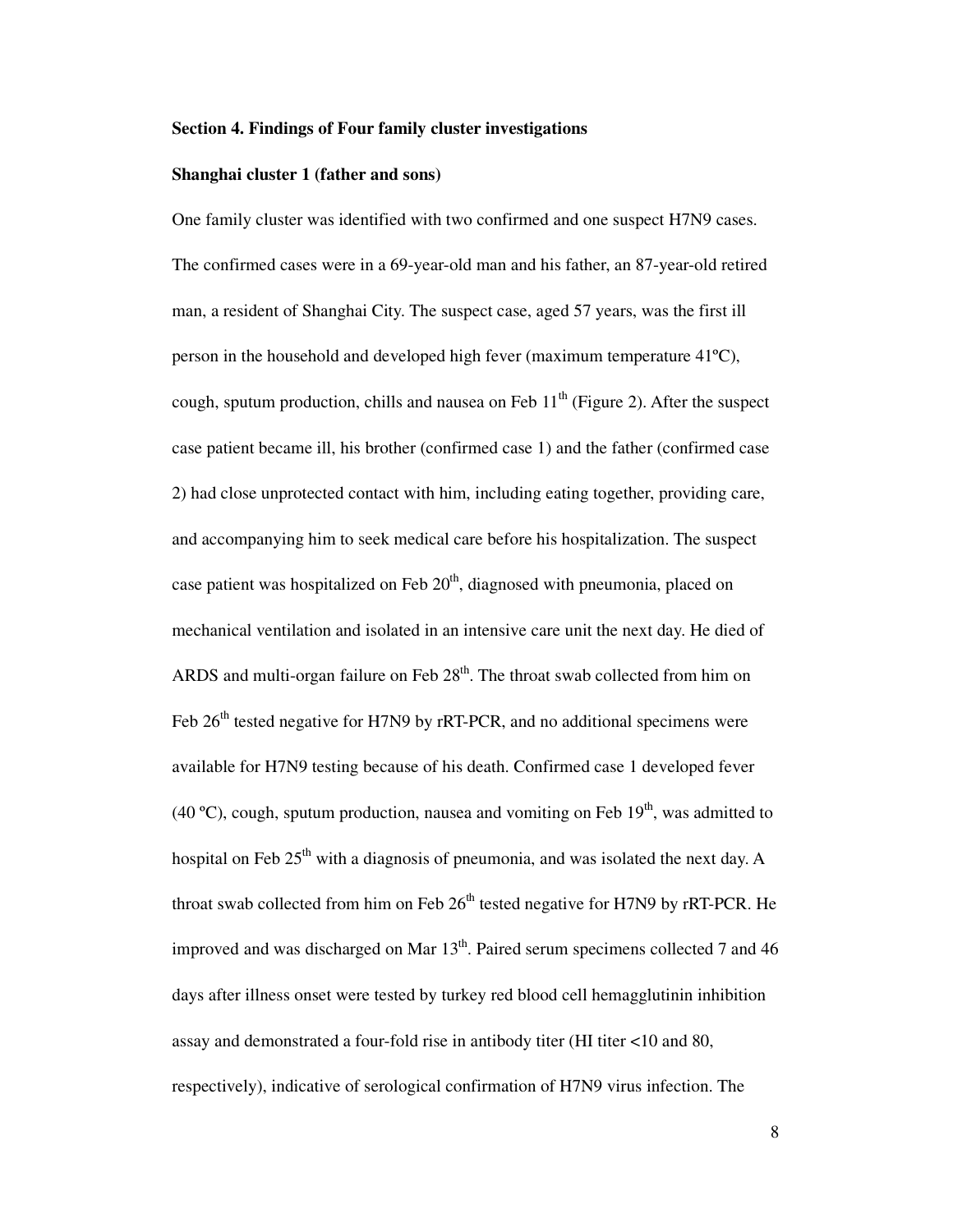87-year old father (confirmed case 2) developed cough and sputum production on Feb 19<sup>th</sup> and had high fever (40.2 °C) on Feb 24<sup>th</sup>, was admitted to hospital on Feb 25<sup>th</sup> with a diagnosis of pneumonia, and isolated the next day. A throat swab collected on Feb  $26<sup>th</sup>$  tested positive for H7N9 viral RNA by rRT-PCR. He died on Mar  $4<sup>th</sup>$ . The suspect case and his father (confirmed case 2) lived together and the brother (confirmed case 1) lived with his wife nearby. All three cases did not raise poultry or other animals, and did not bring live poultry into their home. None of the three cases in this family cluster had any direct contact with sick or dead poultry. The suspect case had visited a live poultry market, purchased a well-appearing chicken, observed the slaughtering process, brought the freshly killed chicken home, prepared, cooked and ate the chicken within 2 weeks before his illness onset, but the exact exposure date was unclear because he was severely ill and died before he could be interviewed. A total of 29 close contacts of the two confirmed cases, including 16 household members and relatives, 7 healthcare workers, and 6 social contacts, did not develop any illness during the 7-day monitoring period.

#### **Wuxi, Jiangsu cluster (father and daughter)**

Another family cluster was identified with two confirmed cases in a father (confirmed case 1) and his daughter (confirmed case 2) who lived together with case 2's mother, husband and son in the same house. The father (case 1) was a 60-year-old man with hypertension, who developed fever, cough and shortness of breath on March  $8<sup>th</sup>$ , and was admitted to hospital three days later and isolated in an intensive care unit on Mar

9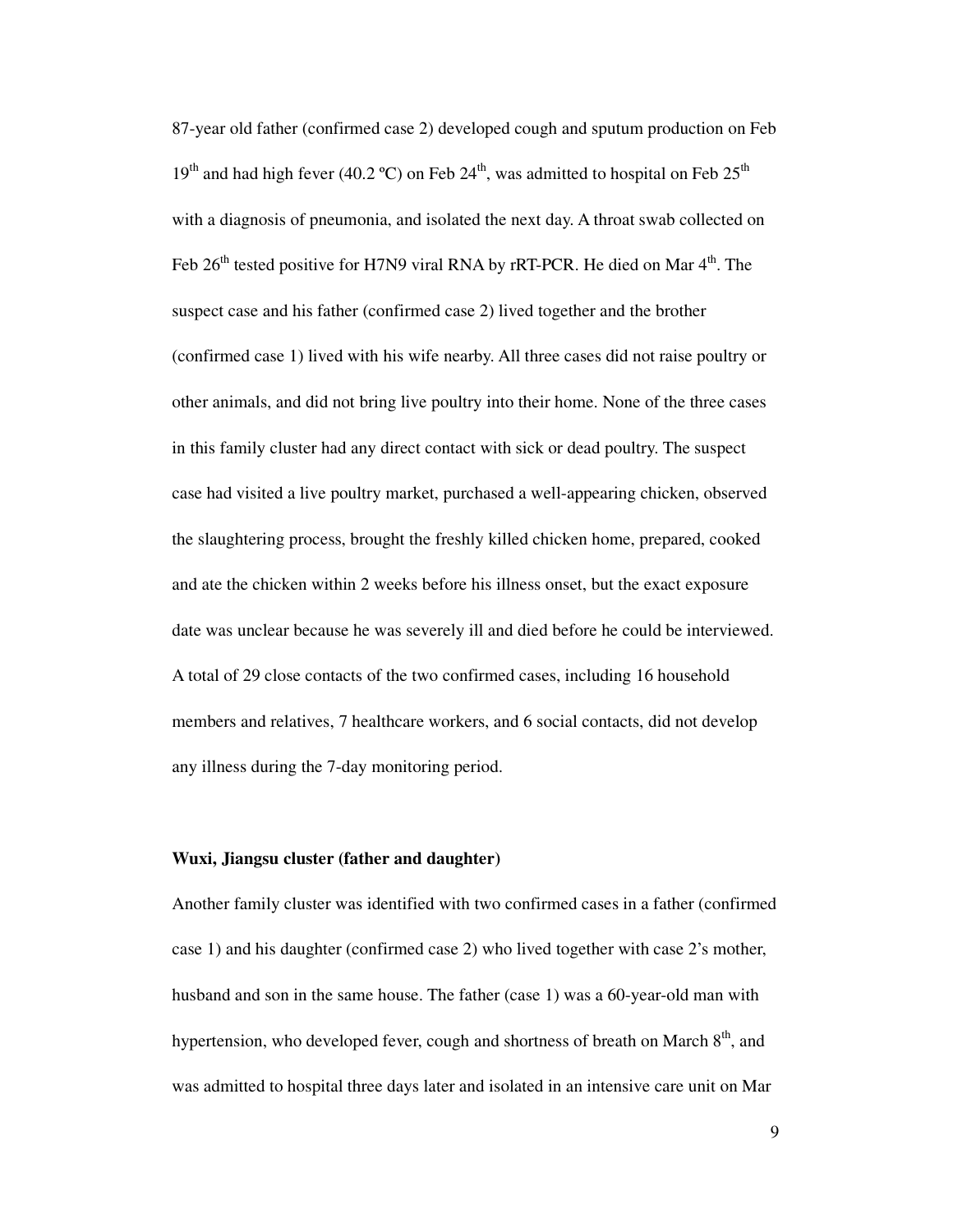$15<sup>th</sup>$ , and died of multiple organ dysfunction (MODS) on May  $4<sup>th</sup>$  (Figure 2). The daughter (case 2), a 32-year-old woman without any underlying medical conditions, developed illness onset on Mar  $21^{st}$  with fever (40 °C) and cough, was hospitalized on Mar  $24<sup>th</sup>$ , isolated in an intensive care unit on Mar  $28<sup>th</sup>$ , and died of MODS on April  $24<sup>th</sup>$ . The father's throat swab collected on Mar  $27<sup>th</sup>$  was positive for influenza A, but negative for H7N9 by rRT-PCR. An additional throat swab collected on Mar  $31<sup>st</sup>$  was positive for H7N9 by rRT-PCR and a single serum specimen collected on the same day (30 days after illness onset) tested seropositive for H7N9 virus antibodies with a titer of 320 by HI assay. Testing of tracheal secretion specimens collected from the daughter on Mar  $31<sup>st</sup>$  confirmed H7N9 virus infection by rRT-PCR. After the father became ill, his daughter had close unprotected contact with him, including eating together, providing care, and accompanying him to seek medical care before his hospital admission. She also provided unprotected bedside hospital care for her father during March 11<sup>th</sup>-15<sup>th</sup>. After isolation, the father developed diarrhea. The confirmed case had washed her father's diarrhea-soiled underwear on March  $18<sup>th</sup>$  while wearing gloves. The father had visited a live poultry market within 2 weeks before his illness onset but the exact date of exposure is unclear. The daughter did not raise poultry or animals at home, and had not had any animal exposures (had not brought live poultry into the home or visited a wet poultry market or had any direct or indirect contact with poultry or pigs). A total of 43 close contacts, including 38 healthcare personnel, of the two confirmed cases were monitored for 7 days. Among their household contacts, case 2's husband developed fever (37.5 °C) on March  $24<sup>th</sup>$ , the same day of the last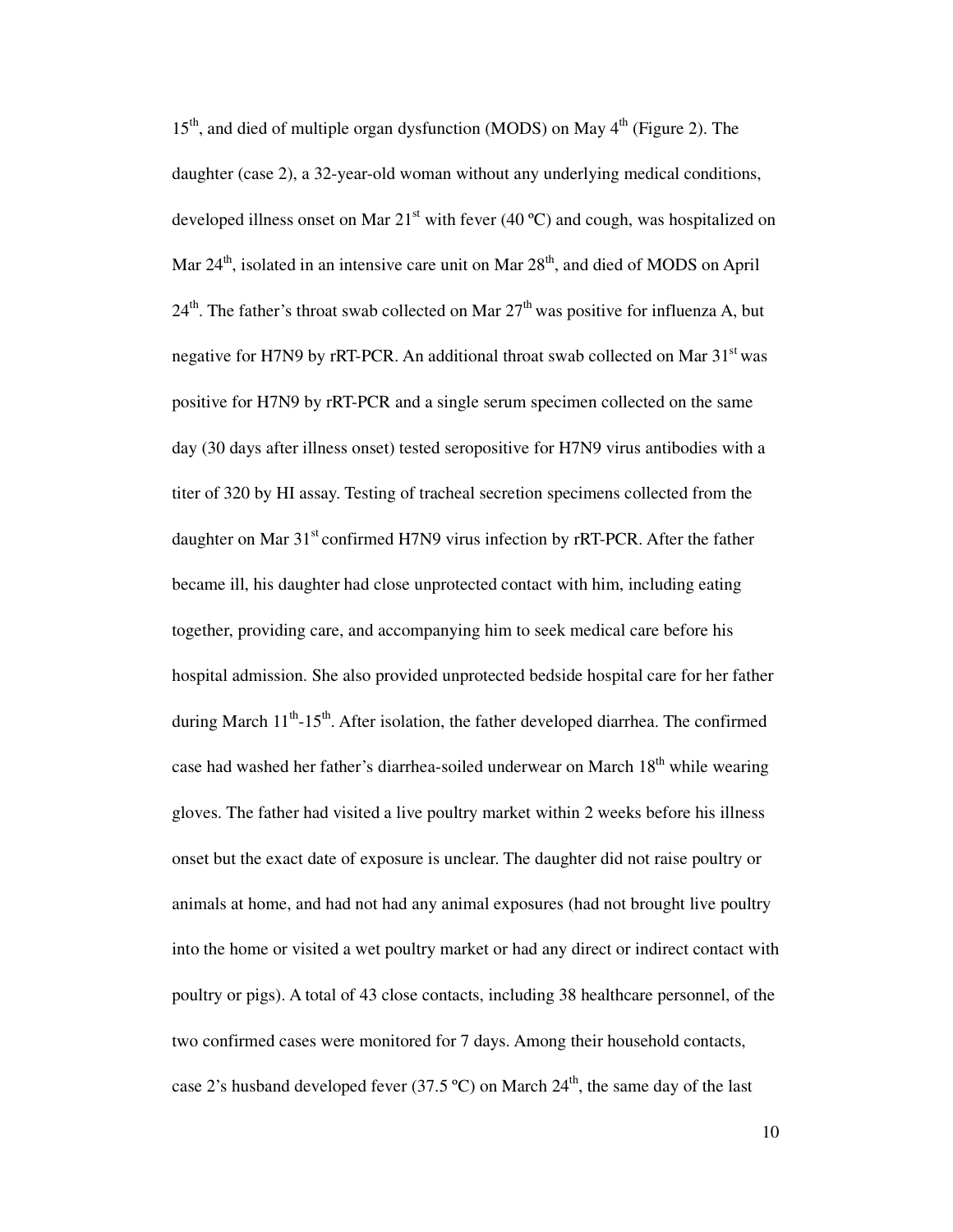known exposure to a confirmed case, and recovered on the  $10<sup>th</sup>$  day after illness onset. Throat specimens collected from case 2's husband on March  $28<sup>th</sup>$  and  $31<sup>st</sup>$  tested negative for H7N9 by rRT-PCR. Additional information on this cluster was described previously.<sup>5</sup>

#### **Shanghai cluster 2 (wife and husband)**

The third family cluster was identified with two confirmed cases in Shanghai. The two confirmed cases were in a 51-year old woman with a thyroid tumor and her 56-year old husband, both retired residents of Shanghai Municipality. The wife (confirmed case 1) developed feverishness, chills and fatigue on March  $27<sup>th</sup>$  and visited the community hospital for intravenous antibiotic treatment with a diagnosis of pneumonia during March  $28<sup>th</sup>-30<sup>th</sup>$ , and a fever of 39 °C (Figure 2). Her respiratory symptoms worsened on April  $1<sup>st</sup>$  when she visited a prefecture hospital. She was admitted the next day with a diagnosis of severe pneumonia and ARDS, and died of respiratory failure on April  $3<sup>rd</sup>$ . A respiratory tract aspirate specimen collected before her death on April 3<sup>rd</sup> was positive for H7N9 viral RNA by rRT-PCR. Her husband, (confirmed case 2), who was previously healthy, developed fatigue on April  $1<sup>st</sup>$ , runny nose on April  $2<sup>nd</sup>$ , and had a fever (38.2 °C) when he visited a prefectural hospital on April  $3<sup>rd</sup>$ . His illness worsened and was admitted the next day, deteriorated rapidly during the hospitalization, and died of ARDS and multi-organ failure on June  $26<sup>th</sup>$ . A throat swab collected on April  $10^{th}$  was positive for both influenza A(H1N1)pdm09 and H7N9 by rRT-PCR. After the wife became ill, her husband had close unprotected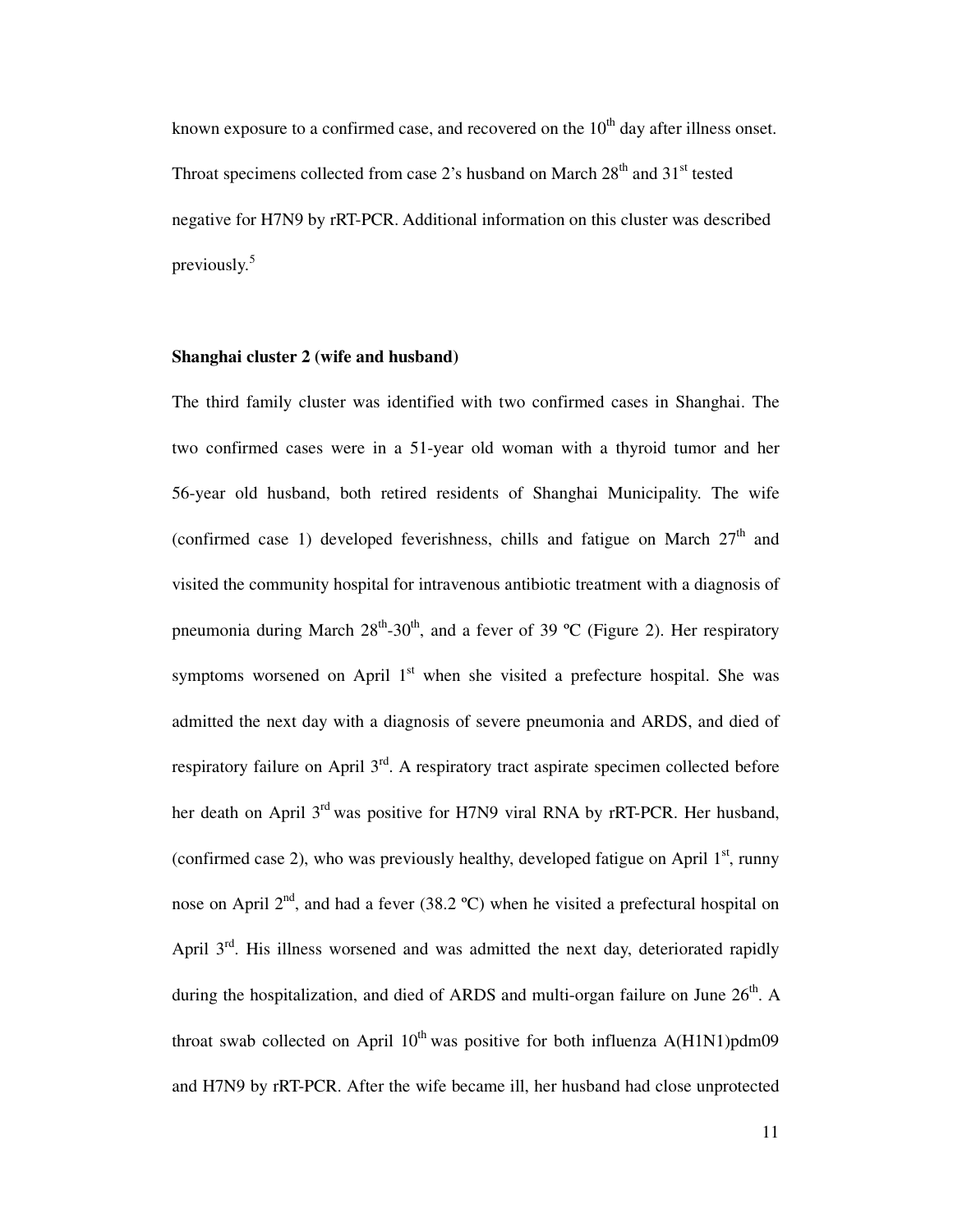contact with her, including eating together, providing care, and accompanying her to seek medical care before her hospital admission. The husband also provided unprotected bedside hospital care for his wife during April  $2<sup>nd</sup> - 3<sup>rd</sup>$ . The wife had visited a live poultry market within one week before her illness onset but the exact date of exposure was unclear. The husband did not raise poultry or animals at home, and had not had any animal exposures (had not brought live poultry into the home or visited a wet poultry market or had any direct or indirect contact with poultry or pigs). A total of 18 close contacts, including 12 healthcare personnel, of the two confirmed cases were monitored for 7 days. Among their household contacts, the wife's sister developed a fever (37.5 °C) on April  $4<sup>th</sup>$ , the second day of the last known exposure to a confirmed case, was admitted in hospital with a diagnosis of pneumonia on April 5<sup>th</sup>and started on oseltamivir treatment. A throat swab collected on April 5<sup>th</sup> was negative for H7N9 by rRT-PCR, and she was discharged on the  $5<sup>th</sup>$  day after illness onset.

#### **Zaozhuang, Shandong cluster (father and son)**

The fourth family cluster was identified with two confirmed cases in Shandong. The first case occurred in a previously healthy 36-year-old man (confirmed case 1), who was a resident of Zaozhuang City, Shandong Province. He developed fever (38.8 ºC) and cough on April  $16<sup>th</sup>$  which worsened on April  $19<sup>th</sup>$ . He visited a private clinic for intravenous antibiotic treatment from April  $18<sup>th</sup>$  to  $20<sup>th</sup>$ . On the morning of April  $21<sup>st</sup>$ he was admitted with a diagnosis of pneumonia, and was placed on mechanical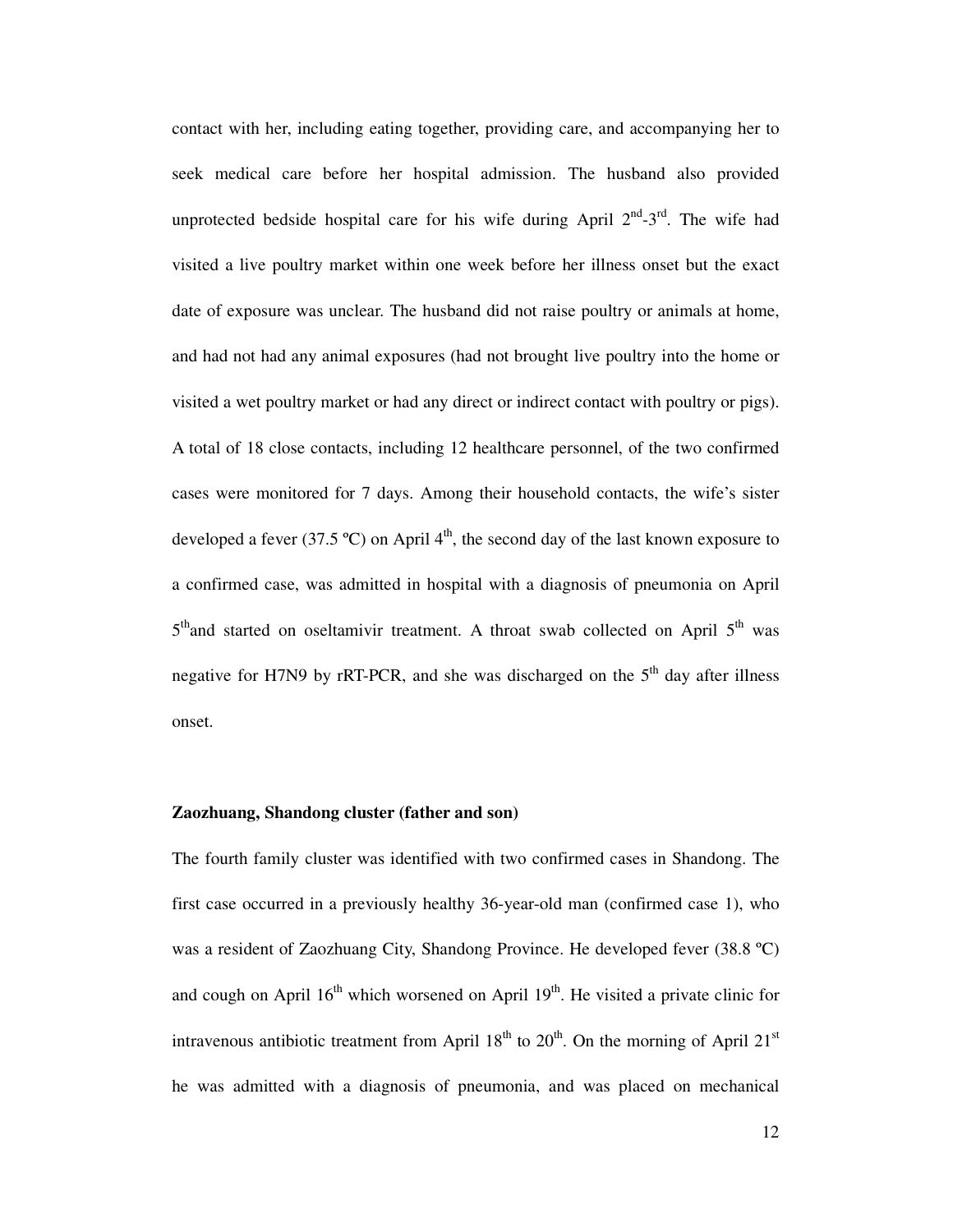ventilation and isolated in an ICU the next day. Oseltamivir treatment was started on the same day. He recovered and was discharged on May  $16<sup>th</sup>$ . His throat swab collected on April  $21<sup>st</sup>$  tested positive for H7N9 viral RNA by rRT-PCR assay in the Shandong provincial CDC laboratory on April  $22<sup>nd</sup>$  and was confirmed by the National Influenza Center of the Chinese Center for Disease Control and Prevention on April 23rd. His 4-year-old son (confirmed case 2) developed a temperature of 37.3  $\rm{^{\circ}C}$  and cough on April 27<sup>th</sup> during the monitoring period for close contacts, and was admitted to hospital the next day. He recovered and was discharged on May  $6<sup>th</sup>$ . A throat swab collected on April  $27<sup>th</sup>$  tested positive for H7N9 viral RNA by rRT-PCR assay in the Shandong provincial CDC laboratory on April  $28<sup>th</sup>$ . The father and his son lived together with the wife and two daughters. The family did not raise poultry or other animals, and did not bring live poultry into their home. Neither of the two cases in this family cluster had any direct contact with poultry. Both cases had not visited a live poultry market within 2 weeks before onset of illness. There was a chicken coop about ten meters in front of the building where the family lived. The family's car was usually parked next to a chicken coop. During the 2 weeks before onset of illness, the father (confirmed case 1), drove the car with his wife at least twice per day. After the father became ill, his son had direct and very close unprotected contact with him, including hugging, sitting, eating, and sleeping together. During April  $18^{th}$ - $20^{th}$ , he accompanied his sick father and well mother each day to the private clinic where his father received treatment. The 11 close contacts of the father and son, including 3 household members (case 1's wife and two daughters), 4 relatives (case 1's mother,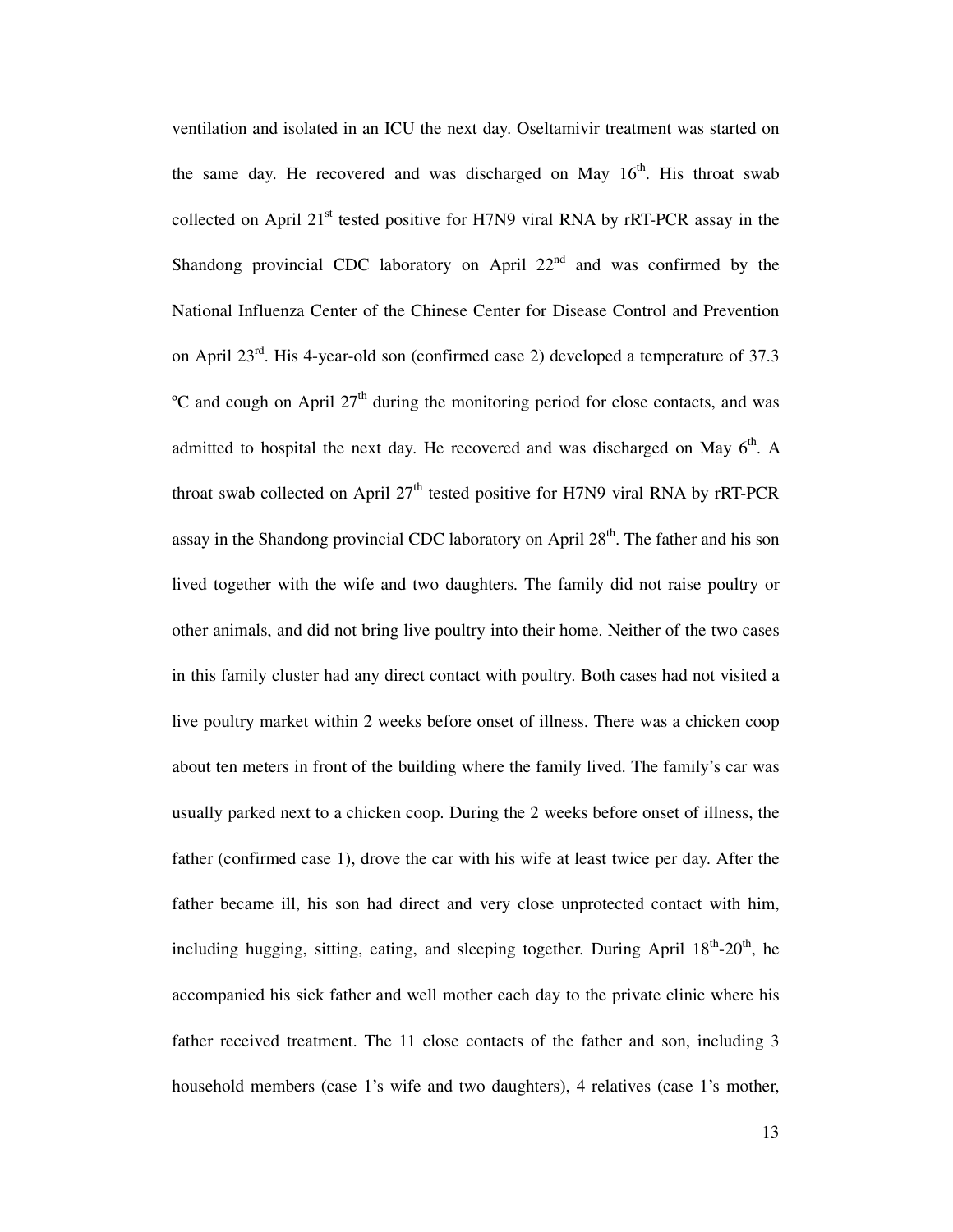mother-in-law, brother and brother's wife), 2 friends and 2 health care workers did not develop any illness during 7-day monitoring period.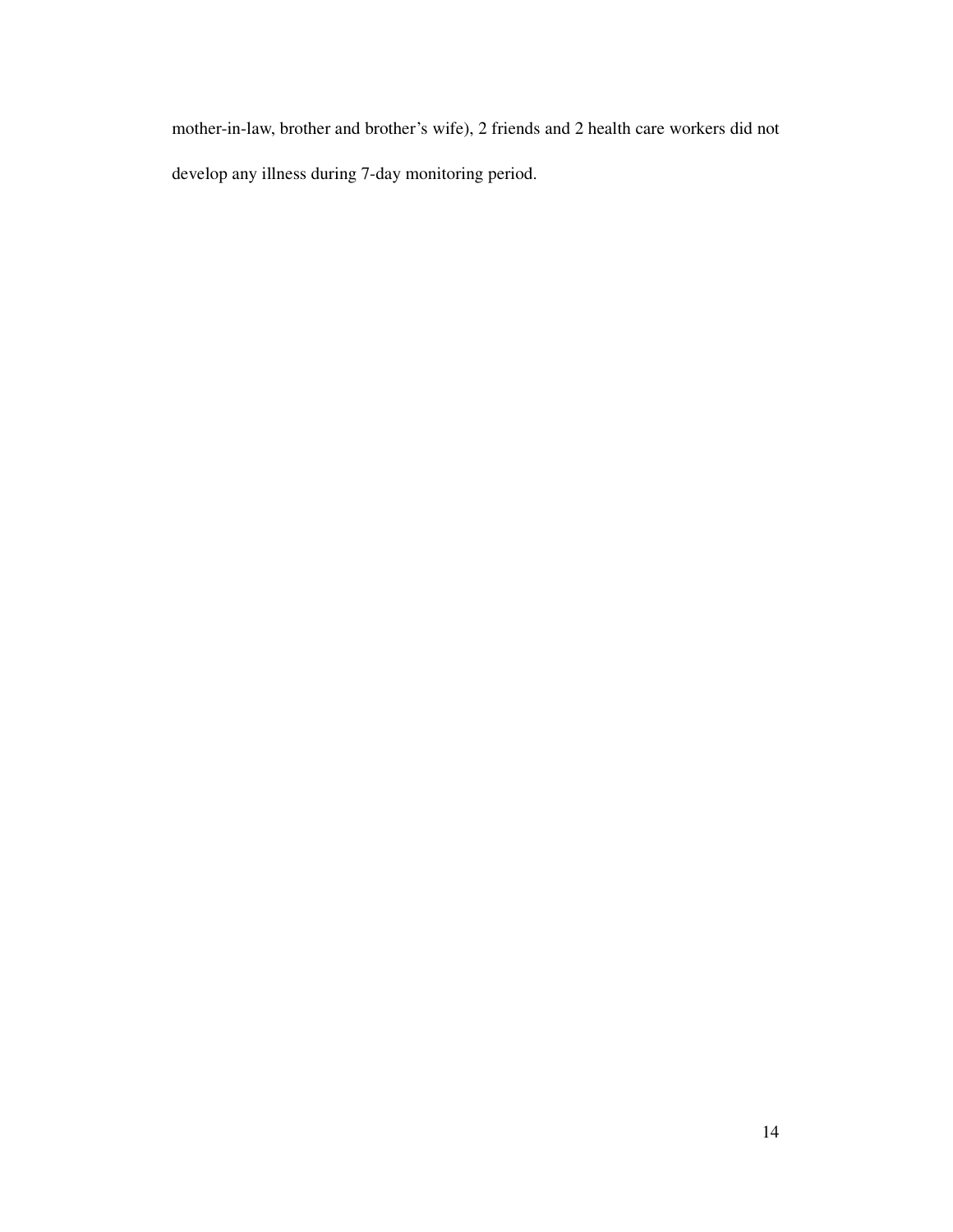**Section 5. Description of 28 ill close contacts during the 7-day surveillance period**  As of December 1, 2013, excluding confirmed cases that were close contacts of index cases in the four family clusters, all 2675 close contacts of 139 confirmed H7N9 cases had completed a 7-day observation period. Among them, 28 (1%) close contacts (nine household members, one medical intern, one patient of same ward, and 17 health care workers) developed acute respiratory symptoms or weakness or upper respiratory illness during the 7-day surveillance period, and all tested negative for H7N9 virus by rRT-PCR. Of two ill household contacts identified in each of two clusters (Jiangsu, and Shanghai cluster 2), both tested negative for H7N9 by rRT-PCR (Section 4). One ill household member, the niece of a confirmed case in Jiangsu, developed fever (37.3 ºC) on the second day of the last known exposure to a confirmed case. One ill household member, the wife of a confirmed case in Henan, developed fever and cough on the fifth day of the last known exposure to a confirmed case, and received oseltamivir treatment on the day of illness onset. The other two ill household members, the daughter-in-law and grandson of a confirmed case in Hunan, developed fever (daughter-in-law and grandson) and diarrhea (grandson) on the same day and fourth day of the last known exposure to a confirmed case, respectively. One ill household member, the granddaughter of a confirmed case in Hunan, developed fever on the third day of the last known exposure to a confirmed case. One ill household member, the son of a confirmed case in Guangdong, developed fever on the second day of the last known exposure to a confirmed case. Another ill household member, the brother of a confirmed case in Guangdong, developed cough two days before the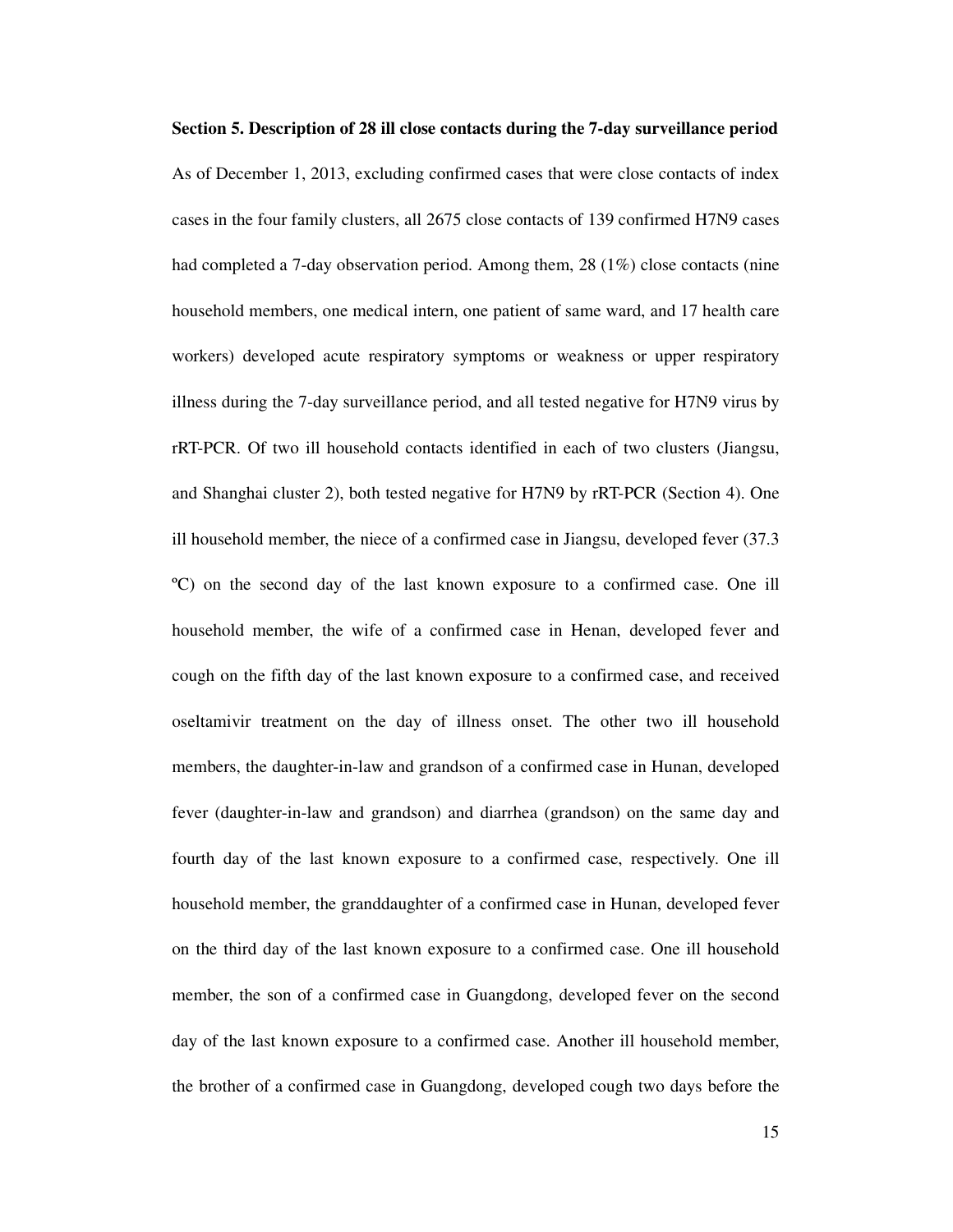onset of illness of a confirmed case, but a throat swab was not collected until 8 days after illness onset and six days after the confirmed case's illness onset. The intern was the doctor for a confirmed case in Anhui and provided care for the case patient in the intensive care unit while wearing personal protective equipment, including N95 respirator, gloves and gowns. He developed fever on the last known day of exposure to the confirmed case patient, and recovered the next day. One patient hospitalized in the same room with a confirmed case in Zhejiang developed slight fever after exposed to the confirmed case patient. 15 health care worker contacts that provided care for a confirmed case in Zhejiang developed cough and sore throat during the 7-day monitoring period. A doctor provided medical service to a confirmed case patient in Guangdong and developed cough and nasal congestion 2 days after exposed to the confirmed case patient. A triage nurse in Guangdong developed fever (37.8 ºC), cough and diarrhea 1 day after exposed to a confirmed case patient. Throat swabs collected from 28 ill contacts a median 1-day (range: 0-8) after their illness onset tested negative for H7N9 by rRT-PCR. Paired sera are being collected from contacts of cases for serological testing to assess H7N9 virus infections that might have been missed by virologic testing.